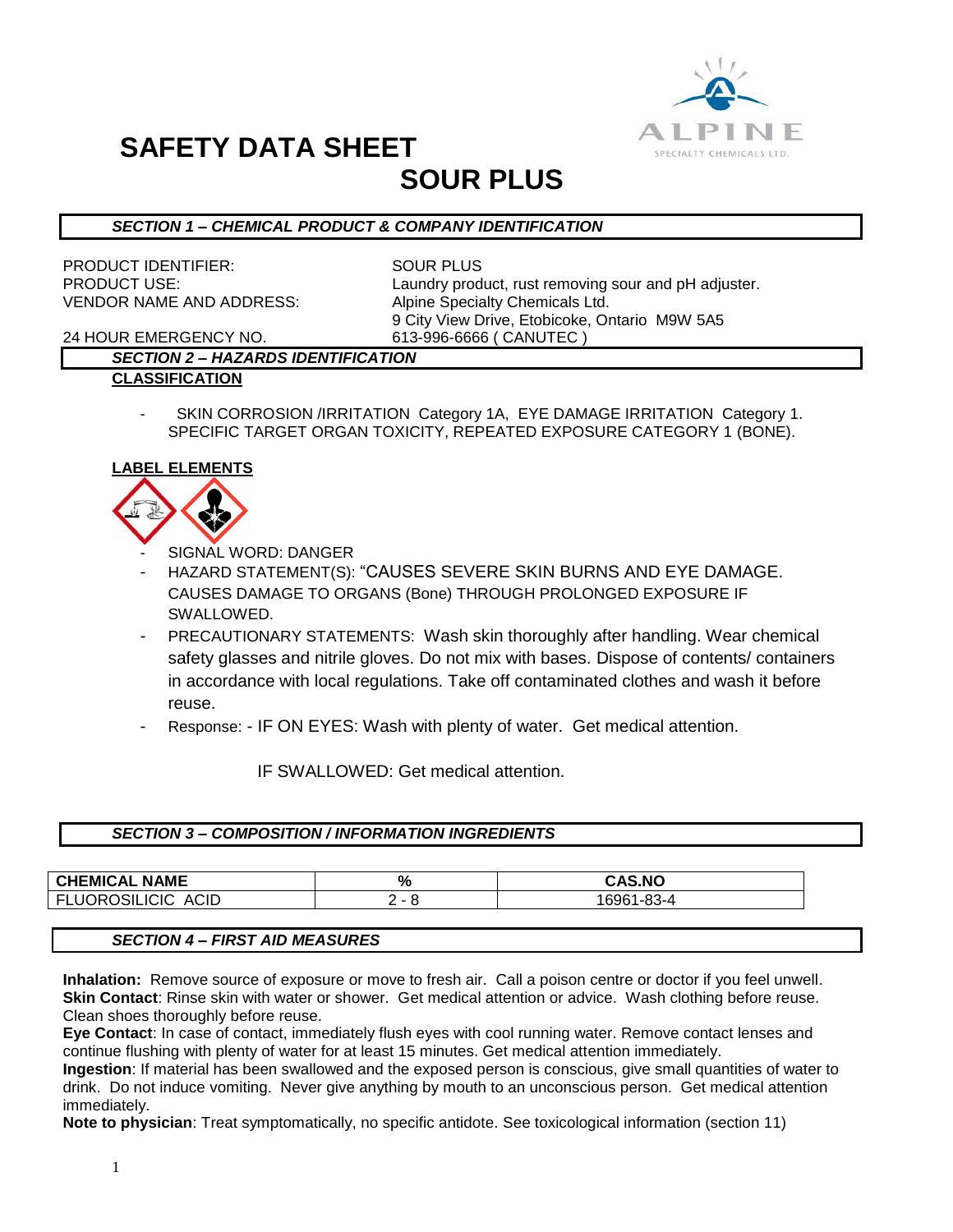# **SAFETY DATA SHEET SOUR PLUS**

*SECTION 5 – FIRE FIGHTING MEASURES*

#### **Extinguishing Media:**

**Suitable Extinguishing Media:** Use water spray, fog or foam.

**Unsuitable Extinguishing Media:** None known

 **Specific hazards arising from the product:** Not flammable.

**Hazardous thermal decomposition products:** Decomposition products may include the following materials: Hydrogen and Hydrogen Fluoride.

**Advice for fire-fighters:**

Not available.

#### *SECTION 6 – ACCIDENTAL RELEASE MEASURES*

**Personal precautions, protective equipment and emergency procedures:**

Wear suitable protective clothing. Wear eye/face protection.

**Environmental precautions:** Avoid contact of large amounts of spilled material and runoff with soil and surface waterways.

**Methods and materials for containment and cleaning up**: Keep people away from spill. Put on appropriate personal protective equipment. Absorb/neutralize liquid material. Use a tool to scoop up solid or absorbed material and put into appropriate labeled container. Use a water rinse for final clean-up.

#### *SECTION 7 – HANDLING AND STORAGE*

**Precautions for safe handling**: Do not ingest. Do not get in eyes, on skin, or on clothing. Avoid breathing vapours, spray or mists. Keep container closed. Use only with adequate ventilation. Wash thoroughly after handling. Do not mix with bleach or other chlorinated products, will cause chlorine gas.

**Storage Procedures**: Keep containers closed when not in use. Do not freeze. Store between the following temperatures: 5 to 40°C.

#### *SECTION 8 – EXPOSURE CONTROLS/PERSONAL PROTECTION*

|                      | <b>ACGIH</b><br>TI V |                          | <b>OSHA PEL</b> |         | AIHA WEEL     |                     |
|----------------------|----------------------|--------------------------|-----------------|---------|---------------|---------------------|
| <b>CHEMICAL NAME</b> | TWA                  | <b>STEL</b><br>15<br>min | TWA             | Ceiling | 8 hour TWA    | Short term TWA<br>© |
| Fluorosilicic acid   | Not available        | Not available            | Not available   |         | Not available |                     |

ACGIH= American Conference of Governmental Industrial Hygienists. TLV = Threshold Limit Value. TWA = Timeweighted Average. STEL = Short-term Exposure Limit OSHA = US Occupational Safety and Health Administration. PEL = Permissible Exposure Limits. AIHA = AIHA Guideline Foundation. WEEL = Workplace Environmental Exposure Limit.

**Appropriate Engineering Control**: Good general ventilation should be sufficient to control worker exposure to airborne contaminants.

#### **Individual Protection Measure:**

**Eye/Face Protection:** Do not get into eyes. Wear chemical safety goggles.

**Skin Protection:** Use protective equipment necessary to prevent skin contact. Rinse with water.

**Respiratory protection**: Not required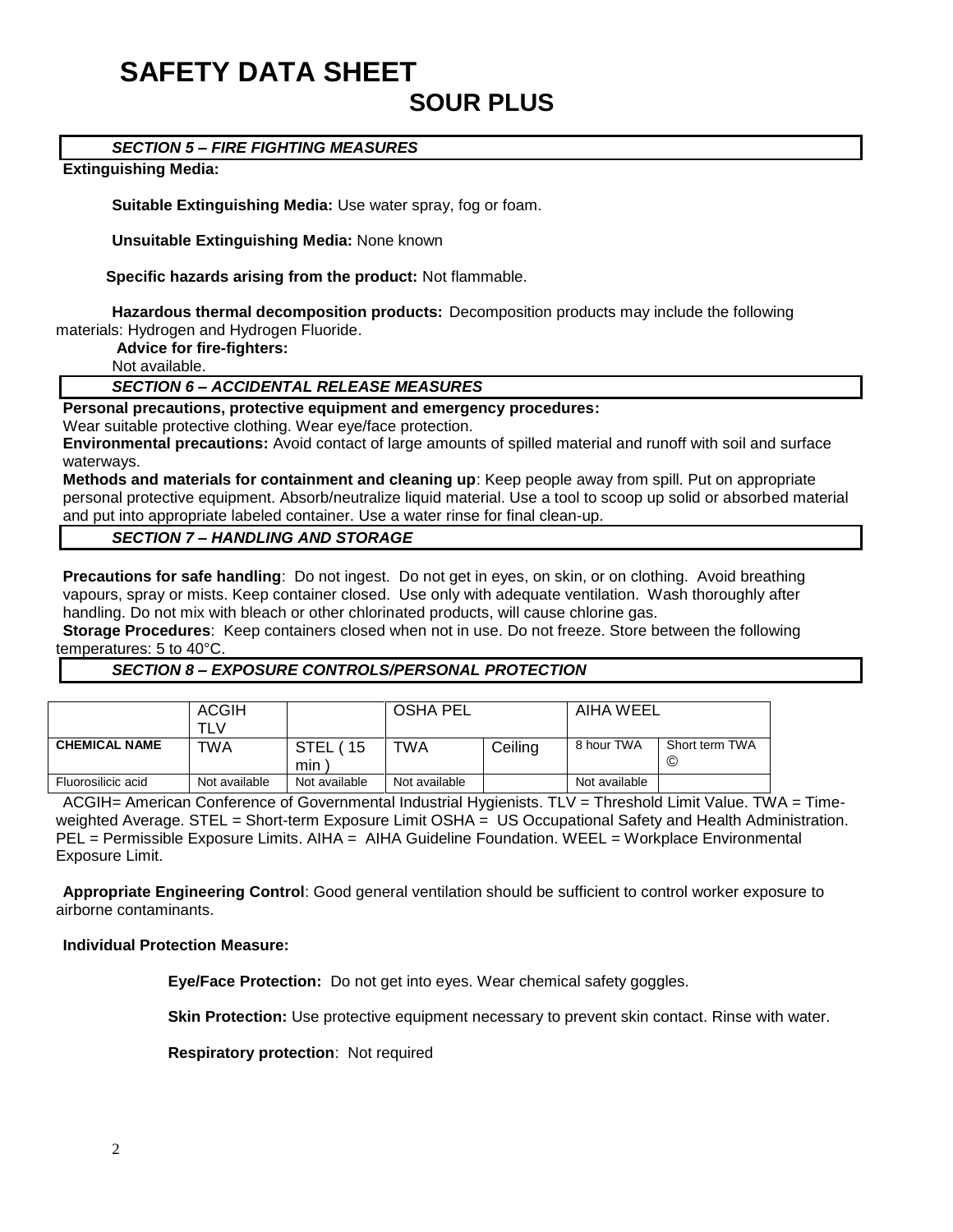# **SAFETY DATA SHEET**

## **SOUR PLUS**

### *SECTION 9 – PHYSICAL AND CHEMICAL PROPERTIES*

| Appearance:                                     | Clear liquid, colourless.                                                                                 |
|-------------------------------------------------|-----------------------------------------------------------------------------------------------------------|
| Odour:                                          | Odourless.                                                                                                |
| <b>Odor Threshold:</b>                          | Not available                                                                                             |
| Initial boiling point and<br>boiling range      | Not available                                                                                             |
| $pH$ :                                          | $1.5(100\%)$                                                                                              |
| <b>Melting Point:</b>                           | Not available                                                                                             |
| <b>Thermal decomposition:</b>                   | Not available                                                                                             |
| <b>Flash Point:</b>                             | Not available                                                                                             |
| <b>Evaporation Rate:</b>                        | Not available                                                                                             |
| <b>Flammability:</b>                            | Not available                                                                                             |
| <b>Explosive Limit:</b>                         | Not available                                                                                             |
| <b>Upper explosion limit:</b>                   | Not available                                                                                             |
| Lower explosion limit:                          | Not available                                                                                             |
| <b>Relative Density:</b>                        | Approx. = $1.08$ (Water = $1)$ )                                                                          |
| <b>Viscosity:</b>                               | Not available                                                                                             |
| VOC:                                            | Not available                                                                                             |
| <b>Solubility in water:</b>                     | Soluble                                                                                                   |
| Solubility in other solvents:                   | Not available                                                                                             |
| <b>Partition coefficient:</b><br>noctanol/water | Not available                                                                                             |
| Molecular weight:                               | Not available                                                                                             |
| <b>Oxidizing properties:</b>                    | Not available                                                                                             |
| Auto ignition temperature                       | Not available                                                                                             |
| <b>SECTION 10 - STABILITY AND REACTIVITY</b>    |                                                                                                           |
| <b>STABILITY:</b>                               | <b>Stable</b>                                                                                             |
| <b>INCOMPATIBILITY:</b>                         | Reactive or incompatible with bases. Reactive or                                                          |
|                                                 | incompatible with metals. Do not mix with bleach or other chlorinated products - will cause chlorine gas. |
| <b>HAZARDOUS DECOMPOSITION PRODUCTS:</b>        | None under normal conditions of storage and use.                                                          |
| <b>HAZARDOUS POLYMERIZATION:</b>                | Will not occur.                                                                                           |

**CONDITIONS TO AVOID:** Do not mix with bases.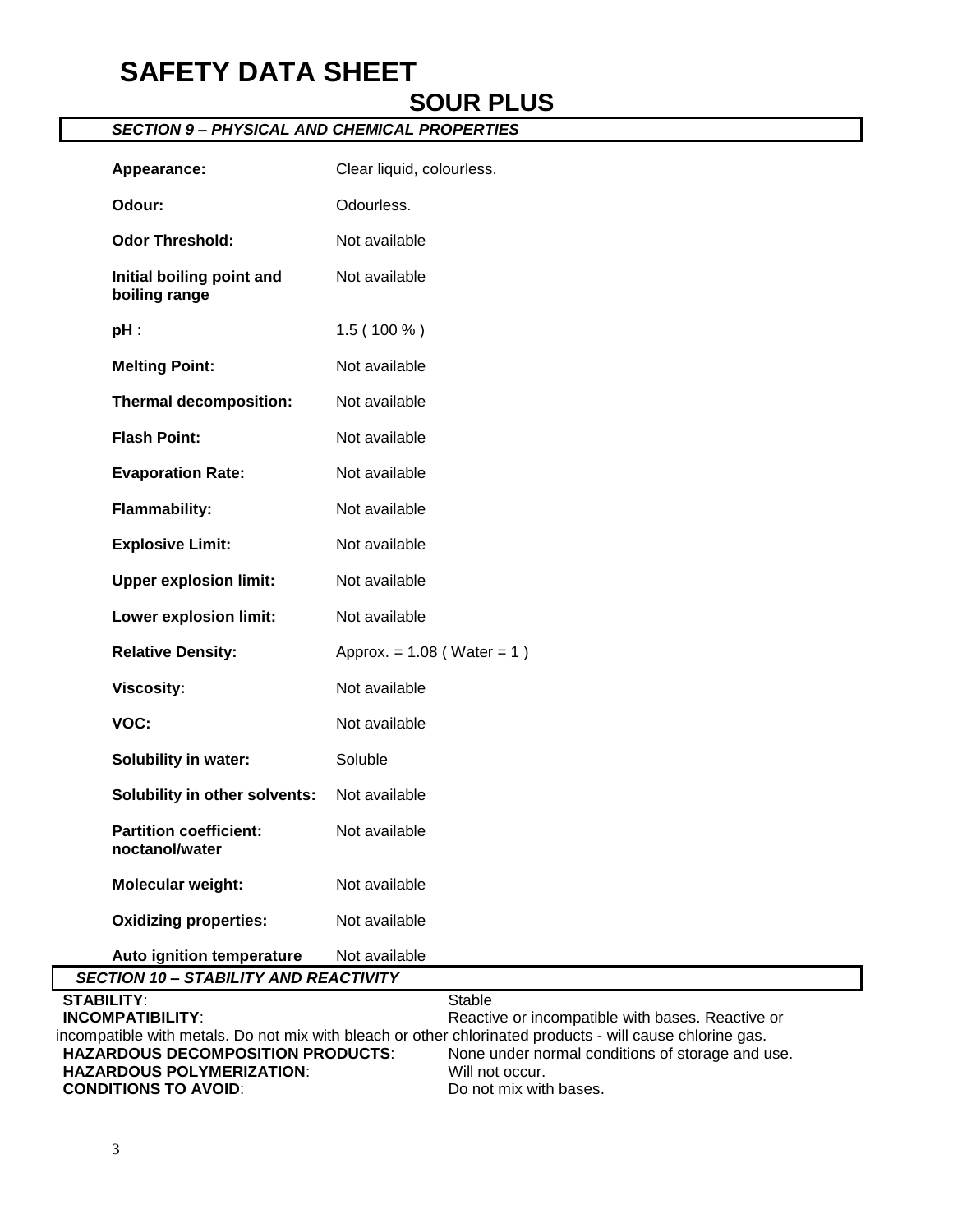# **SAFETY DATA SHEET SOUR PLUS**

#### *SECTION 11 – TOXICOLOGICAL INFORMATION*

| <b>Chemical Name</b>      | $\mathsf{L}\mathsf{C}50$     | $\mathsf{L}\mathsf{D}50$ | D50<br>dermal<br>-⊷       |
|---------------------------|------------------------------|--------------------------|---------------------------|
| <b>Fluorosilicic acid</b> | 850<br>.070<br>0 mg/m3 (rat) | Not Available            | t available<br><b>Not</b> |
|                           |                              |                          |                           |

**Routes of exposure:** Skin contact, Eye contact, Ingestion.

**Eye contact**: Corrosive to eyes.

**Skin contact**. Corrosive to skin.

**Inhalation**: Irritating to respiratory system

**Ingestion**: Causes burns to mouth, throat and stomach. Chronic low level exposure may result in mottling of teeth, joint stiffness, and weakening of bones.

#### **Acute toxicity**:

**Eye contact:** No data available.

**Skin contact:** No data available.

**Inhalation:** Not known significant effects**.**

**Ingestion:** Not known significant effects.

**Germ cell mutagenicity:** No data available to indicate product or any components present at greater than 0.1% are mutagenic **.** 

**Carcinogenicity:** This product is not considered to be a carcinogen by IARC, ACGIH, NTP, or OSHA

**Reproductive toxicity:** No evidence of reproductive toxicity or developmental toxicity**. STOT -** single exposure irritating to respiratory system**. STOT -** Not classified**. Aspiration hazard:** Not classified.

*SECTION 12 – ECOLOGICAL CONSIDERATION*

**Eco toxicity** : This material may be harmful to aquatic life. **Bio accumulative potential Inorganic**: The substance has no potential for bioaccumulation. **Mobility in soil**: Not applicable.

**Other adverse effects**: Not known.

*SECTION 13 – DISPOSAL CONSIDERATIONS*

**Waste Disposal:** In accordance with federal, provincial or local government requirements.

*SECTION 14 – TRANSPORT INFORMATION*

**TDG Classification:** UN 3264 CORROSIVE LIQUID, ACIDIC, INORGANIC N.O.S (FLUOROSILICIC ACID) CLASS 8 PG III

*SECTION 15 – REGULATORY INFORMATION*

Refer to section 2.

.

*SECTION 16 – OTHER INFORMATION*